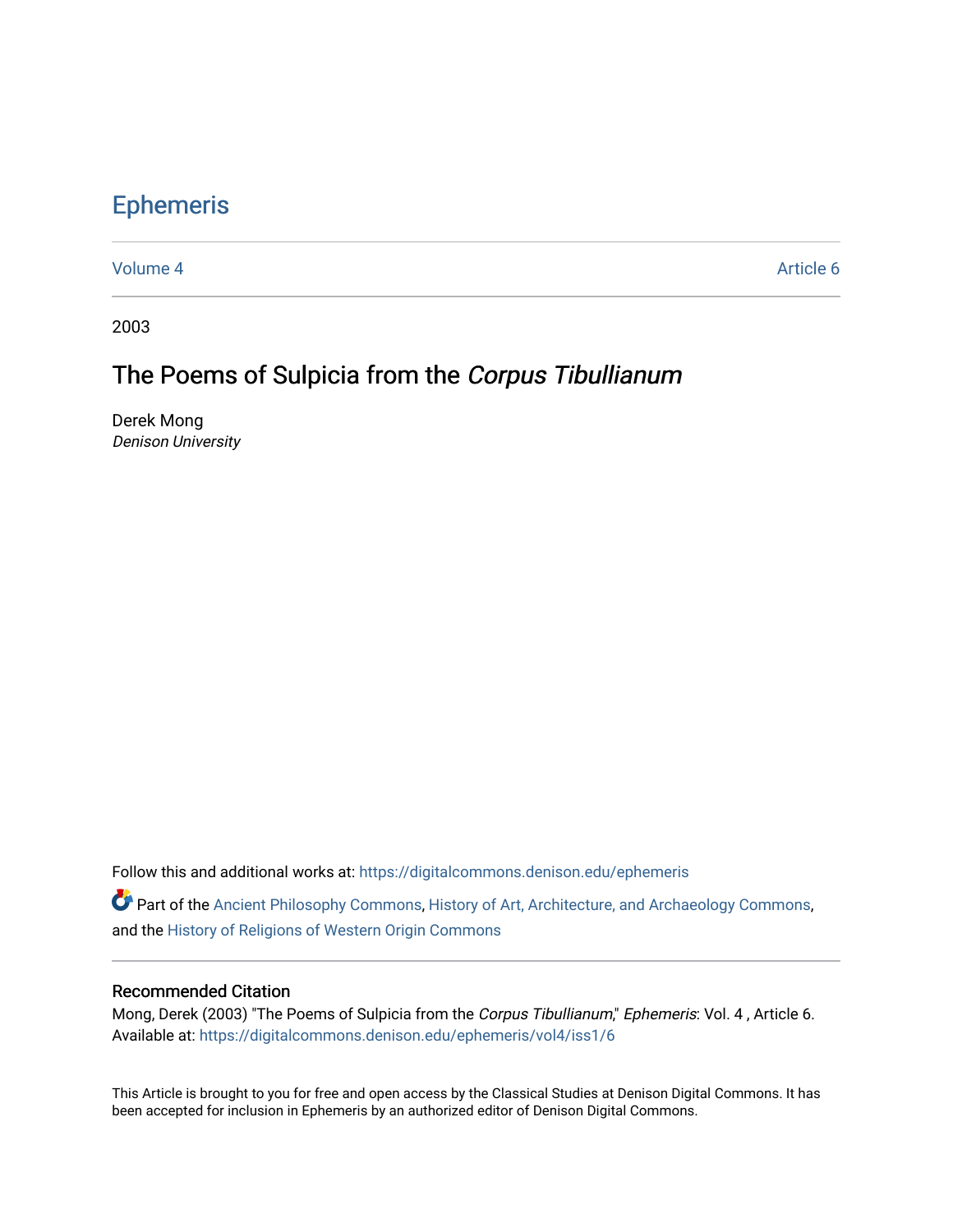## *Tributes to Classical Art*

# *The Poems of Sulpicia from the* Corpus Tibullianum By Derek Mong

3.13

Finally my love responds, and with an email more scandalous to hide than to save or to expose. It's true, once my Muses dialed into Cytherea she replied and plugged this stud into my laptop. Oh Venus, you pay out your promises so I can post my joys for those who lack their own. And yet I hardly trust these message boards or blogs lest someone read them before my lover does. Still, it's a pleasant enough faux pas. Grief comes when we make our reputations into masks. I've found my dignity with *a* distinguished man.

#### 3.14

Oh, my dreadful birthday arrives, and I must spend it, without Cerinthus, in the Amish countryside. Really, what is sweeter than the city? Why would barns be fit for girls? And this one near a freezing river! Already uncle Messalla, you've prayed for me too eagerly as your roads run with spring's mud and travel grows taxing. If removed from Rome I relinquish my soul and DSL. Why haven't I the slightest choice?

#### 3.15

Guess what? They've scratched that journey from my calendar! Your lover spends her birthday in Rome. So let us begin this day hand in hand: one city girl who joins her unsuspecting beau.

#### 3.16

It's really best you give such leeway to our love, or else I might lose myself and fall for you. Is she, this tramp who spins her online yarns, lovelier than Sulpicia, the daughter of Servius? Daddy worries for us both. You know his greatest fear? That I might lose you to a shadow's bed.

#### 3.17

Cerinthus, do you ache for your fiance now that one fever plagues my limbs another my CPU? I don't expect to overcome any virus on my own. Perhaps this is your will. Who would gain then if I beat the bug, when you bear disaster with an easy heart?